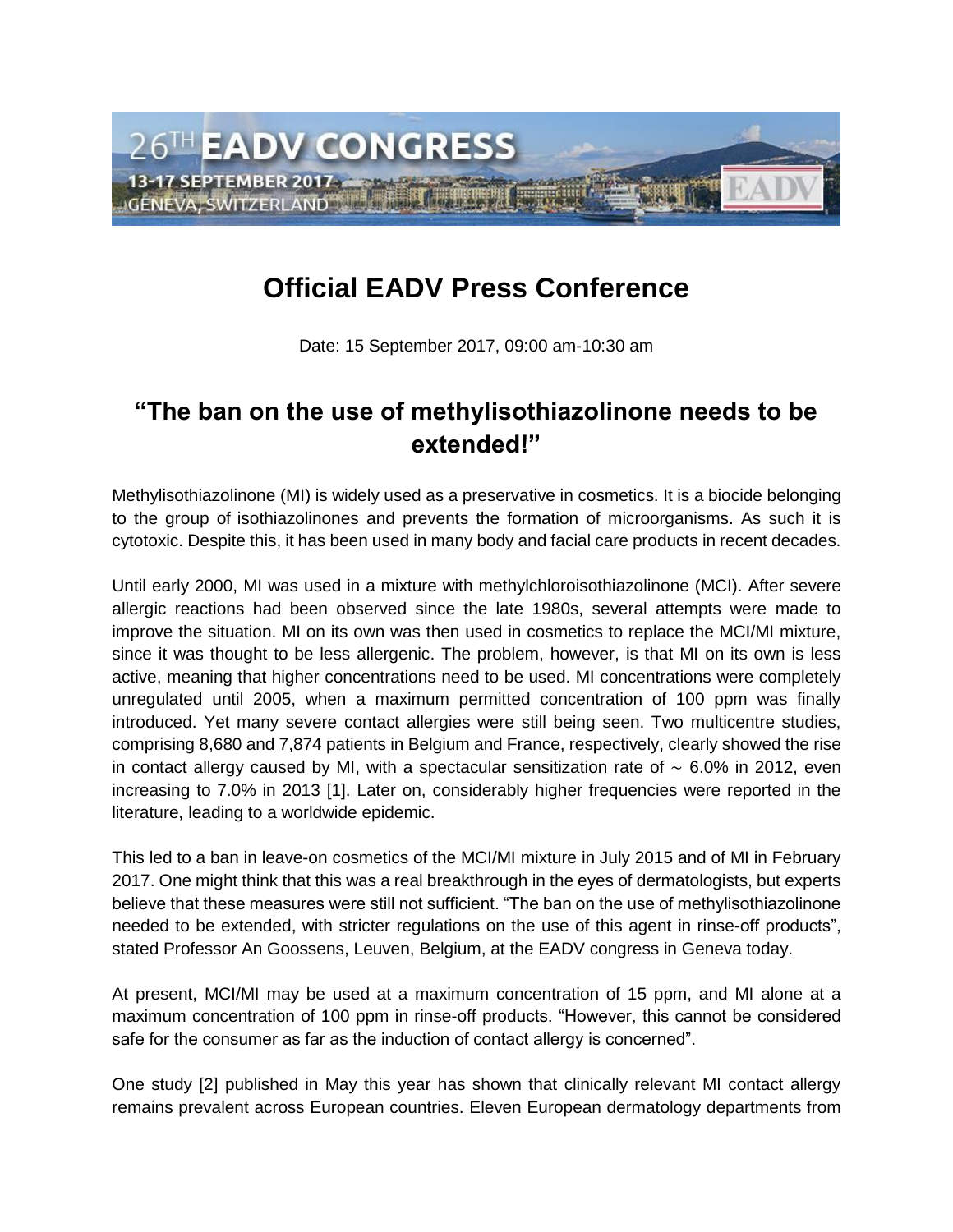eight European countries prospectively collected data between 1 May and 31 October 2015 among consecutive patients who had positive patch test reactions to MI. MI contact allergy was relevant mainly because of exposure to cosmetic products, even when only rinse-off cosmetic products containing MI or MCI/MI were used. That MI can be a problem in rinse-off products was also shown in another study [3] published in the British Journal of Dermatology two years ago, in which ten out of ten MI-allergic subjects developed positive reactions to the soap at 100 ppm and seven out of nine reacted to the 50 ppm soap during 21 days of application. No reactivity was seen to the soap without MI. Moreover, when subjects frequently have skin contact with rinse-off products, such as, for example, hairdressers exposed to hair-care products, or nurses to liquid soaps containing MI, then such products become "leave-on products!

This clearly demonstrates that the upper limit of 100 ppm for MI concentration in rinse-off products is much too high. "We dermatologists believe that the maximum concentration should not be higher than 15 ppm for rinse-off cosmetic products, because higher MI concentrations do harm people. This maximum concentration has recently been agreed upon in the EU in July 2017, which will be implemented from April 2018 on", Professor Goossens reports. Moreover, its inclusion in toys for children below 3 years of age will be banned.

The issue is not confined to cosmetic products, since there are also problems with MI in many water-based household and other products, such as detergents, paints, glues, air fresheners, or ironing water, which frequently give rise to air-borne (sometimes generalized) allergic reactions in sensitized subjects. Not only those exposed in an occupational context, but also customers with airborne contact to detergents, paints, glues, … in their homes or work sites are concerned. Many of such cases have been described in the scientific European literature, with the first documented cases of paint-related MI allergy in the United States recently published in the journal "Dermatitis" [4].

"Although the frequency of MI-allergic cases seem to have decreased recently, in our view, it is important to declare MI as well as all isothiazolinones in all products, not only in cosmetics, but also in products such as paints. It has recently been decided that these products will indeed have a warning regarding the sensitization potential, if the MI concentration is 15 ppm, and will be labelled to contain MI if the concentration is above 1,5 ppm", said Professor Goossens."

<sup>[1]</sup> Aerts O, Goossens A, Giordano-Labadie F et al. Contact allergy caused by methylisothiazolinone: the Belgian-French experience. Eur J Dermatol. 2015 May-Jun; 25(3): 228-33

<sup>[2]</sup> Schwensen JF, Uter W, Bruze M et al. The epidemic of methylisothiazolinone: a European prospective study. Contact Dermatitis. 2017 May; 76(5): 272-279.

<sup>[3]</sup> Yazar K, Lundov MD, Faurschou A et al. Methylisothiazolinone in rinse-off products causes allergic contact dermatitis: a repeated open-application study. Br J Dermatol. 2015 Jul; 173(1): 115-22.

<sup>[4]</sup> Goodier MC1, Ljungberg L, Persson C et al. Allergic Contact Dermatitis From Methylisothiazolinone in Residential Wall Paint. Dermatitis. 2017 Jul/Aug; 28(4): 284-287.